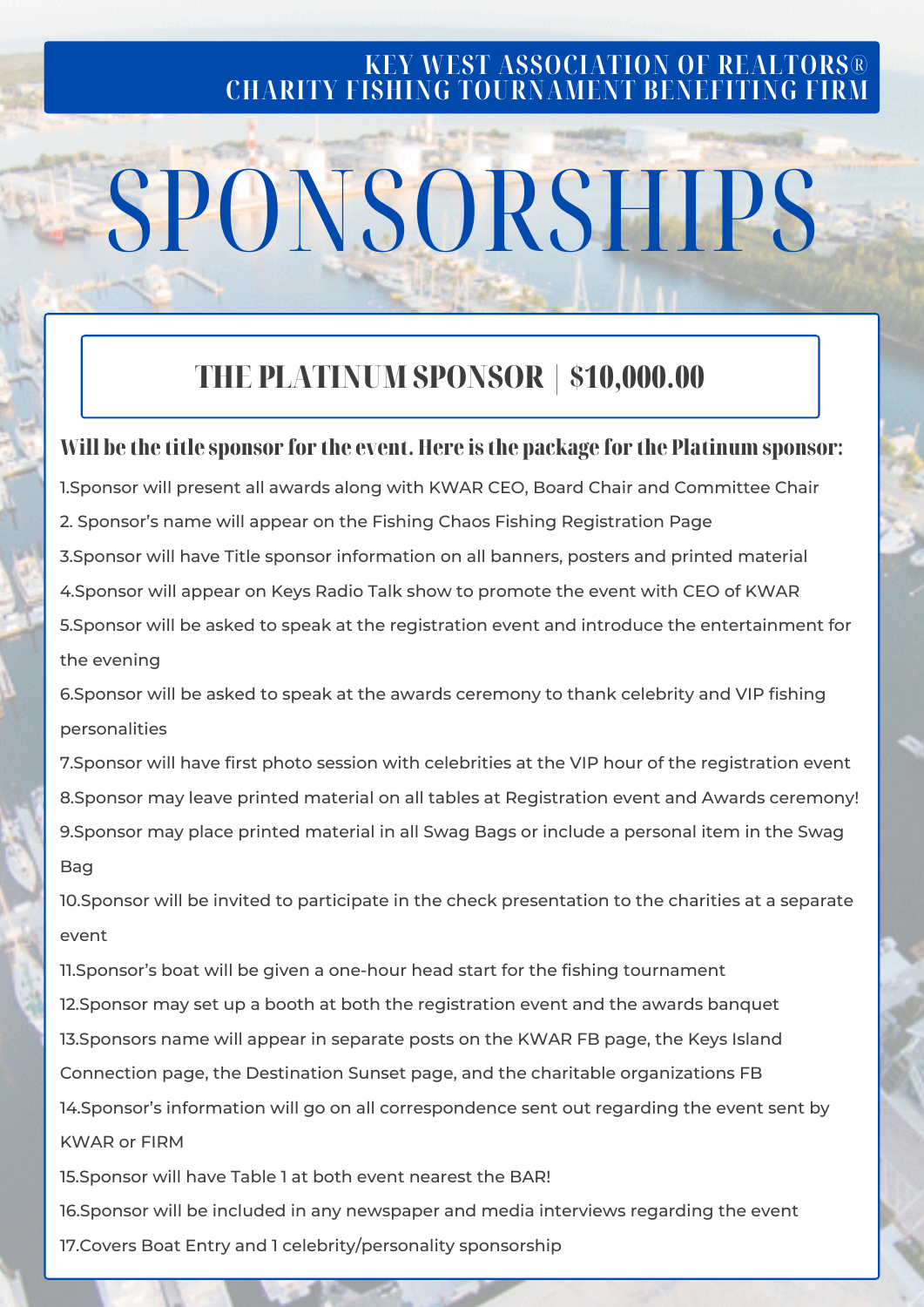#### **KEY WEST ASSOCIATION OF REALTORS® CHARITY FISHING TOURNAMENT BENEFITING FIRM**

## SPONSORSHIPS

## GOLD LEVEL SPONSORS | \$7,500.00

1. Sponsor will have information on all banners, posters and printed materials second in Font Size only to the platinum sponsor

2. Sponsors will be mentioned in all radio talk show events and may be asked to appear on the radio

3. Sponsors will have photo sessions and access to any celebrity fishing personalities at the VIP time during the registration event

- 4. Sponsors may leave printed material in the Swag Bags and on Tables at both events
- 5. Sponsors may set up a booth at both the registration event and the awards banquet 6.

Sponsors boat may depart to fish 45 earlier than general entries

6. Sponsor's information will go on all correspondence sent out regarding the event sent by KWAR or FIRM

- 7. Covers Boat entry and 1 celebrity/personality sponsorship
- 8. Sponsor's name will appear on all major marketing materials

### SILVER LEVEL SPONSORS | \$5,000.00

- 1. Sponsor's name will appear on the Fishing Chaos Fishing Registration Page
- 2. Sponsor may place materials in Swag Bag
- 3. Sponsors will be recognized in both FIRM and KWAR Newsletters
- 4. Sponsor's name will appear on all major marketing materials
- 5. Sponsors will be recognized at all events
- 6. Sponsor's boat will be able to depart 30 minutes earlier than general entries

7. Sponsors will have photo sessions and access to any celebrity fishing personalities at the VIP time during the registration event

8. Covers Boat entry and 1 celebrity/personality sponsorship